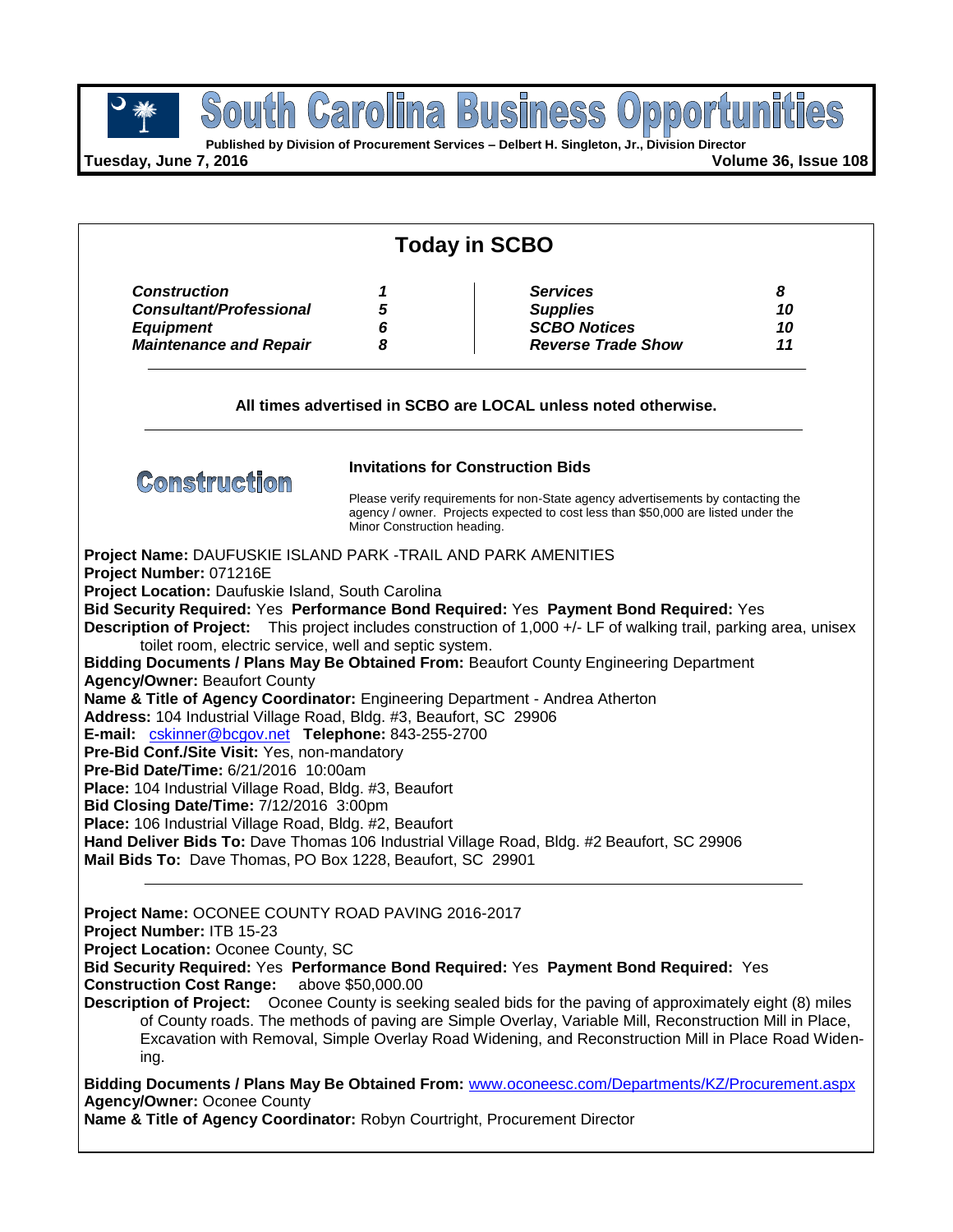### **Tuesday, June 7, 2016 2 Volume 36, Issue 108**

**Address:** 415 South Pine St, Walhalla, SC 29691

**E-mail:** [rcourtright@oconeesc.com](mailto:rcourtright@oconeesc.com) **Telephone:** 864-638-4141 **Fax:** 864-638-4142

**Deadline to submit questions:** 6/21/2016 2:00pm

**Bid Closing Date/Time:** 6/30/2016 2:00pm

**Place:** Oconee County Procurement Office, Room 100, 415 South Pine St, Walhalla, SC 29691

**Deliver Bids To:** Oconee County, Procurement Office, Room 100, 415 South Pine St., Walhalla, SC 29691

**Project Name:** RE-BID Liberty Avenue North Wastewater Collection System Upgrade for the Town of Estill in Hampton County, South Carolina

**Project Number:** 16117-0025; CDBG No. 4-CI-11-010

**Project Location:** Estill, South Carolina

**Bid Security Required:** Yes **Performance Bond Required:** Yes **Payment Bond Required:** Yes **Construction Cost Range:** \$150,000 to \$200,000

**Description of Project:** This project consists of providing all required materials, equipment and labor necessary to complete the construction of Liberty Avenue North Wastewater Collection System Upgrade for the Town of Estill.

Generally, the project includes the installation of 501-liner feet of 8-inch gravity wastewater line, two (2) manholes, six (6) service lateral connections, abandonment of 497-liner feet of 8-inch gravity wastewater line, and all other necessary appurtenances. Specific details are included within the Construction Plans and Technical Specifications.

This project is being funded in whole or in part by the Community Development Block Grant Program (CDBG). All federal CDBG requirements will apply to the contract. Bidders on this work will be required to comply with the President's Executive Order No. 11246 and Order No. 11375 which prohibits discrimination in employment regarding race, creed, color, sex, or national origin. Bidders must comply with Title VI if the Civil Rights Act of 1964, the Davis-Bacon Act, the Anti-Kickback Act, the Contract Work Hours and Safety Standards Act, and 40 CFR 33.240.

Bidders must also make positive efforts to use small and minority-owned business and to offer employment, training and contracting opportunities in accordance with Section 3 of the Housing and Urban Development Act of 1968. Attention of bidders is particularly called to the requirements as to conditions of employment to be observed and minimum wage rates to be paid under the contract.

**Bidding Documents / Plans May Be Obtained From:** Drawings, Specifications, and Contract Documents may be obtained from the office of Alliance Consulting Engineers, Inc., Post Office Box 8147, Columbia, South Carolina 29202-8147 upon a non-refundable payment of \$100 for each set. When requesting drawings, specifications or contract documents, provide the following information about your company: Mailing address; street (FedEx) address; telephone number; and FAX number (if applicable), and email address.

**Plan Deposit:** \$100.00, nonrefundable

**In Addition To The Above Official Source(s) Bidding Documents / Plans Are Also Available At:** iSqFT Plan Rooms, Dodge Plan Rooms, and Town of Estill: 323 Martin Luther King Boulevard, South, Estill, South Carolina 29918

**Architect/Engineer:** Alliance Consulting Engineers, Inc.

**A/E Contact:** Mr. Robert M. Freeman, P.E.

**A/E Address:** Post Office Box 8147, Columbia, SC 29202-8147

**A/E E-mail:** [bfreeman@alliancece.com](mailto:bfreeman@alliancece.com) **A/E Telephone:** 803-779-2078 **A/E Fax:** 803-779-2079 **Note:** All questions & correspondence concerning this Invitation to Bid shall be addressed to the A/E.

**Agency/Owner:** Town of Estill

**Name & Title of Agency Coordinator:** Mr. Danny Lucas, Town Administrator

**Address:** Post Office Box 415, Estill, SC 29918

**Telephone:** 803-625-3243 **Fax:** 803-625-3106

**Bid Closing Date/Time:** 7/7/2016 2:00pm

**Place:** Town Hall Council Chamber, 323 Martin Luther King Boulevard, South, Estill, South Carolina 29918 **Deliver Bids To:** Mr. Danny Lucas, Town Administrator, 323 MLK Blvd., Estill, South Carolina 29918, PO Box

415, Estill, South Carolina 29918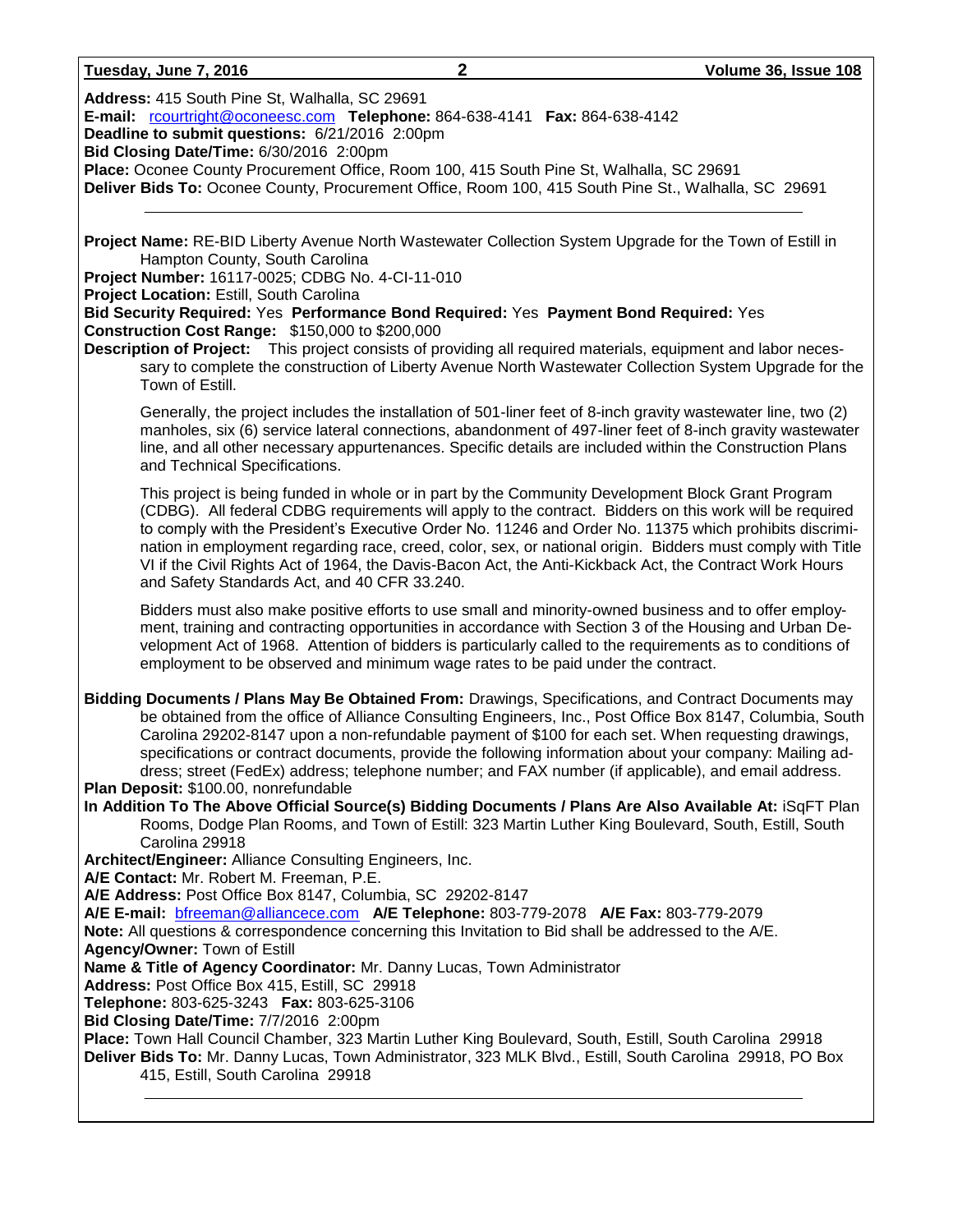**Tuesday, June 7, 2016 3 Volume 36, Issue 108**

**Project Name:** 2016 RESURFACING PROJECT PACKAGE 5-DISTRICTS 9 & 10 **Project Number:** 39-15/16 **Project Location:** FLORENCE COUNTY **Bid Security Required:** Yes **Performance Bond Required:** Yes **Payment Bond Required:** Yes **Description of Project:** MILLING, FULL DEPTH PATCHING, AND/OR RESURFACING OF APPROXIMATELY 5.34 MILES OF ROADWAY LOCATED WITHIN FLORENCE COUNTY DISTRICTS 9 & 10 **Bidding Documents / Plans May Be Obtained From:** Florence County website <http://florenceco.org/offices/procurement/bids/> **Architect/Engineer:** Davis & Floyd **A/E Contact:** Mike Meetze **A/E Address:** 240 Stoneridge Drive, Suite 305, Columbia, SC 29210 **A/E E-mail:** [mmeetze@davisfloyd.com](mailto:mmeetze@davisfloyd.com) **A/E Telephone:** 843-518-1050 Cell number 803-518-6121 **A/E Fax:** 803-254-4549 **Agency/Owner:** Florence County **Name & Title of Agency Coordinator:** Patrick D. Fletcher, CPPB **Address:** Florence County Complex, 180 N. Irby St., Rm. B-5 Florence, SC 29501 **E-mail:** [pfletcher@florenceco.org](mailto:pfletcher@florenceco.org) **Telephone:** 843-665-3018 **Fax:** 843-664-9668 **Bid Closing Date/Time:** 6/28/2016 3:00pm **Place:** Rm. 210-C, Florence County Complex **Hand Deliver Bids To:** Florence County Procurement Office by June 28, 2016 at 2:45pm **Mail Bids To:** Florence County Complex, 180 N. Irby St, MSC-R, Florence, SC 29501 **Project Name:** ST. JAMES HIGH OUTER LANE LOOP ROAD **Project Number:** 1516-40VW **Project Location:** St. James High School, 10800 Hwy. 707, Murrells Inlet, SC 29576wa **Bid Security Required:** Yes **Performance Bond Required:** Yes **Payment Bond Required:** Yes **Description of Project:** Furnish all labor, materials, tools, and equipment necessary to perform and complete the installation of asphalt pavement loop roads, concrete sidewalks, and all associated utilities and appurtenances, including but not limited to electrical, data/communications, irrigation, pavement, striping, pedestrian access, fencing, stormwater drainage, and site improvements at SJH. **Bidding Documents / Plans May Be Obtained From:** apps.hcs.k12.sc.us/apps/protract **Architect/Engineer:** Castles Engineering **A/E Contact:** Rob Wilfong, PE **A/E Address:** 2024 Corporate Center Drive, Suite 102, Myrtle Beach, SC 29577 **A/E Telephone:** 843-448-0910 **Agency/Owner:** Horry County Schools **Name & Title of Agency Coordinator:** Brian Sexton **Address:** 1160 E. Hwy. 501, Conway, SC 29526 **E-mail:** [bsexton@horrycountyschools.net](mailto:bsexton@horrycountyschools.net) **Telephone:** 843-488-6902 **Bid Closing Date/Time:** 6/14/2016 3:00pm **Place:** HCS District Office, Room B-308 **Hand Deliver Bids To:** Vicki Williams, 335 Four Mile Road, Conway, SC 29526 **Mail Bids To:** Vicki Williams, PO Box 260005, Conway, SC 29528

## **RENATA LANE, HARDEES FERRY ROAD, AND CLEARFIELD ROAD IMPROVEMENT PROJECTS**

## **HORRY COUNTY**

Contractors are invited to submit sealed bids for RENATA LANE (Project #100341), HARDEES FERRY ROAD (Project #100362), and CLEARFIELD ROAD (Project #100388) IMPROVEMENT PROJECTS – BID #2015-16- 080 to Horry County at the Office of Procurement, 3230 Highway 319 E, Conway, South Carolina 29526, Attention: Director of Procurement. Bids shall be submitted no later than 2:00pm, June 28, 2016, in the Office of Procurement at the address stated above. Proposals received later than the 2:00pm deadline will be considered "LATE BIDS" and will not be accepted/considered. No facsimile, email or telephone bids will be accepted. State of SC General Contractor's License Number must be clearly identified on the exterior of the bid package.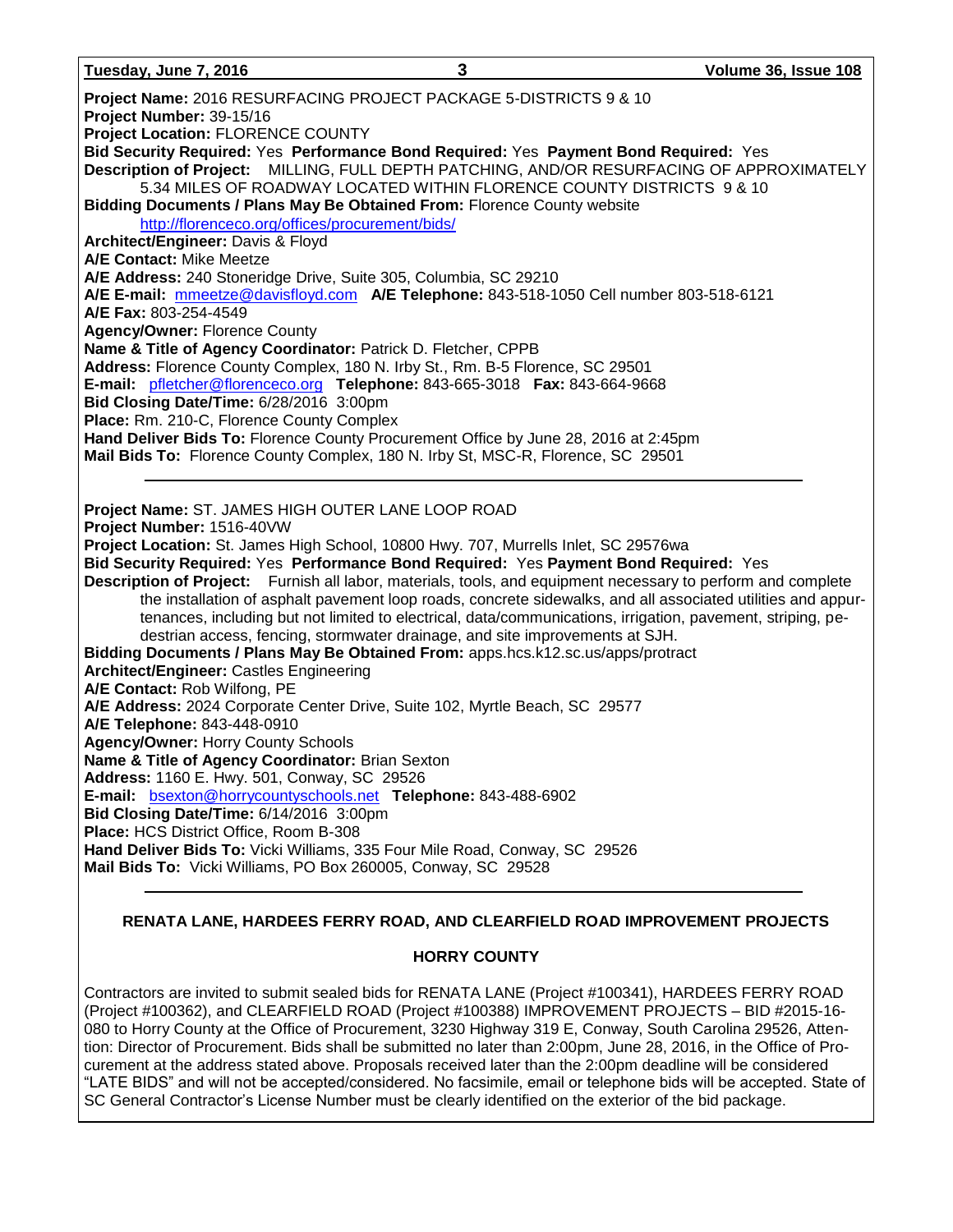|  |  |  | Tuesday, June 7, 2016 |  |
|--|--|--|-----------------------|--|
|  |  |  |                       |  |

General contract bidders are required to satisfy requirements described in Document 0200 - Instructions to Bidders.

Bid documents for a construction contract may be obtained from the offices of Mead & Hunt, Inc., 1012 38th Avenue North, Suite 301, Myrtle Beach, SC 29577 843-839-1490 or 878 South Lake Drive, Lexington SC 29072, 803- 996-2900 for a non-refundable charge of \$120.00 for a bid package with a reduced (11"x17") size set of plans and \$200.00 for a bid package with full size set of plan. Only checks and money orders are accepted for the purchase of plan sets. Attention: Rob Hamzy. Material must be paid for prior to mailing.

LOCAL VENDOR PREFERENCE maybe applicable to this sealed bid process.

Your firm is required to provide bid security in the sum of no less than five percent (5%) of the bid price.

Refer to other bidding requirements described in Document 0200 - Instructions to Bidders.

Bidders are required to complete the Bid Form provided. Bidders may not supplement this form unless otherwise directed.

Bidders shall not be permitted to withdraw bids for a period of sixty- (60) days after submission.

The owner reserves the right to accept or reject any or all bids, and to waive any informalities in the best interests of the County.

Direct all questions pertaining to the scope of work in writing to Rob Hamzy at Mead & Hunt, Inc. 878 South Lake Drive, Lexington SC 29072, 803-996-2900, Fax number 608-273-6391.

Horry County, in accordance with the provisions of ALL TITLES of the Civil Rights Act of 1964 (78 Stat. 252, 42 U.S.C. §§ 2000d to 2000d-4) and the Regulations, hereby notifies all bidders that it will affirmatively ensure that any contract entered into pursuant to this advertisement, disadvantaged business enterprises will be afforded full and fair opportunity to submit bids in response to this invitation and will not be discriminated against on the grounds of race, color, or national origin in consideration for an award.

## **BID NO. 40-15/16 -- FLORENCE COUNTY**

## **SOUTH LYNCHES FIRE DEPARTMENT NEW TRAINING FACILITY**

Florence County South Carolina is accepting sealed bids from licensed and qualified general contractors for the construction of a new Fire Training Facility for South Lynches Fire Department. No bid will be considered unless the bidder is legally qualified under the provisions of the South Carolina Contractor's Licensing Law (South Carolina Code of Laws as amended on April 1, 1999, Chapter 11, Sections 40-11-10 through 40-11-428).

Time Limit – 240 Calendar Days

PROJECT SCOPE: The work to be completed consists of furnishing all materials, equipment, and labor necessary for a New Training Facility. This project consists of the construction of an approximately 6,000 SF New Training Facility for South Lynches Fire Department at 115 Industrial Boulevard, Lake City, South Carolina. This facility includes: mechanical, plumbing, electrical, and associated site work as shown in the plans and technical specifications completed by Collins & Almers Architecture.

PRE-BID CONFERENCE: Tuesday, June 14, 2016 at 10:00am. The location of the pre-bid conference will be at Council Chamber - Room 803 located at County Complex Building, 180 N. Irby Street, Florence, SC 29501.

Purpose of the Conference: The purpose of the pre-bid conference is to review questions from interested companies. Attendance at the pre-bid conference is not required as a condition of submitting a bid.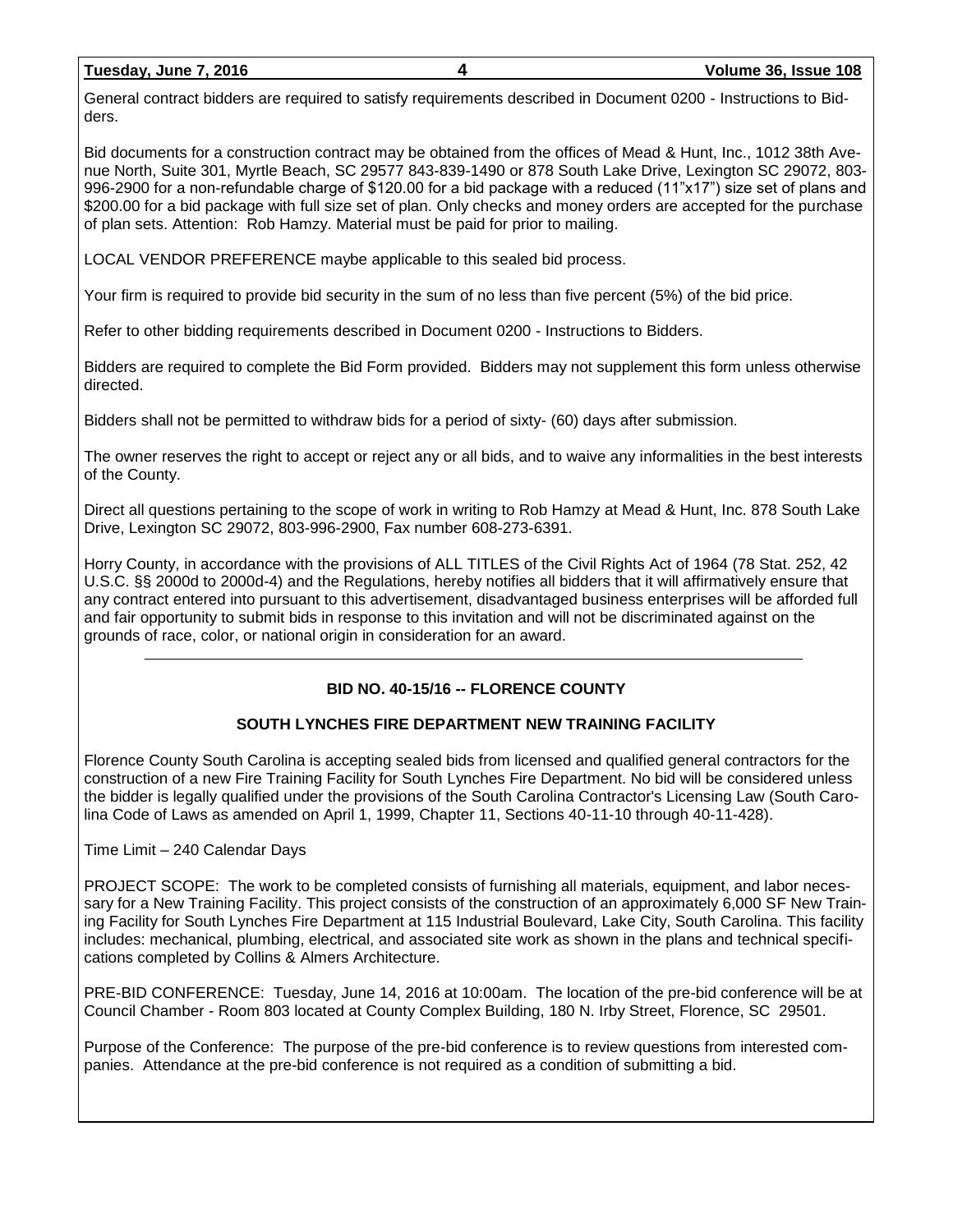| Tuesday, June 7, 2016 |  |  |  |  |
|-----------------------|--|--|--|--|
|                       |  |  |  |  |

The sealed bids will be received by Florence County Procurement at County Complex, 180 N. Irby Street, Florence, SC in Room 208 until Thursday, June 30, 2016 at 3:00pm. The sealed bids will then be opened and read aloud.

> **BID SECURITY BOND REQUIRED: Yes PERFORMANCE BOND REQUIRED: Yes PAYMENT BOND REQUIRED: Yes PLAN DEPOSIT AMOUNT:**

BIDDING DOCUMENTS/PLANS:

In order to obtain Bidding Documents and to be included in the official Plan Holders List, contact Collins and Almers Architecture at [dcollins@collinsandalmers.com.](mailto:dcollins@collinsandalmers.com) Collins and Almers will reply via email with information regarding where Bidding Documents may be purchased and with a Dropbox link that grants access to download electronic copies of the documents. Only the Bidding Documents obtained from the source(s) provided by Collins and Almers Architecture are official and only those who are on the official Plan Holders List will receive other pertinent information, such as Addenda. Bidders must be in possession of the drawings, specifications and contract documents. Bidders rely on copies of Bidding Documents/Plans from any other source at their own risk.

ARCHITECT: Collins & Almers Architecture, LLC 166 W. Evans Street (PO Box 5807, 29502), Florence, SC 29501 Attn: M. Scott Collins Email: [scollins@collinsandalmers.com](mailto:scollins@collinsandalmers.com)

All questions and correspondence concerning this Invitation shall be addressed to the Architect. No bid may be withdrawn for a period of sixty (60) days after the bid opening date.

This solicitation does not commit Florence County to award a contract, to pay any costs incurred in the preparation of a bid, or to procure or contract for services. Florence County reserves the right to reject any and all responses, to cancel this solicitation, and to make an award deemed in its own best interest.

# **Consultant / Professional**

**Description:** AUDITING AND CONSULTING SERVICES FOR BEAUFORT COUNTY FINANCE DEPARTMENT **Solicitation No.:** RFP 070616 **Delivery Point:** Beaufort, SC 29901 **Submit Offer By:** 7/6/2016 3:00pm **Purchasing Entity:** Beaufort County Purchasing Department, 106 Industrial Village Road, Building #2, Beaufort, SC 29906 **Buyer:** Dave Thomas, Beaufort County Purchasing Director, 843-255-2350 / [dthomas@bcgov.net](mailto:dthomas@bcgov.net) **Direct Inquiries To:** [lmaietta@bcgov.net,](mailto:lmaietta@bcgov.net) 843-255-2297 **Download Solicitation From: [www.bcgov.net](http://www.bcgov.net/) /Bidding Opportunities** 

**Description:** Provide technical assistance and composition support to WACCAMAW REGIONAL COUNCIL OF GOVERNMENTS for the development of a concept paper, the local Memorandum of Understanding and Resource Sharing Agreement, Consortium Agreement, and One-Stop Operator Agreement, legislative technical assistance, Assist in reviewing and revising policies to meet State and Federal requirements, as well as the 5 year local plan from June 1, 2016 through September 30, 2016. Please submit all proposals to the email below by Monday June 13th . **Delivery Point:** Georgetown, SC **Submit Offer By:** 6/13/2016 12:00pm **Purchasing Entity:** Waccamaw Regional Council of Governments **Direct Inquiries To:** [ahemeon@wrcog.org](mailto:ahemeon@wrcog.org)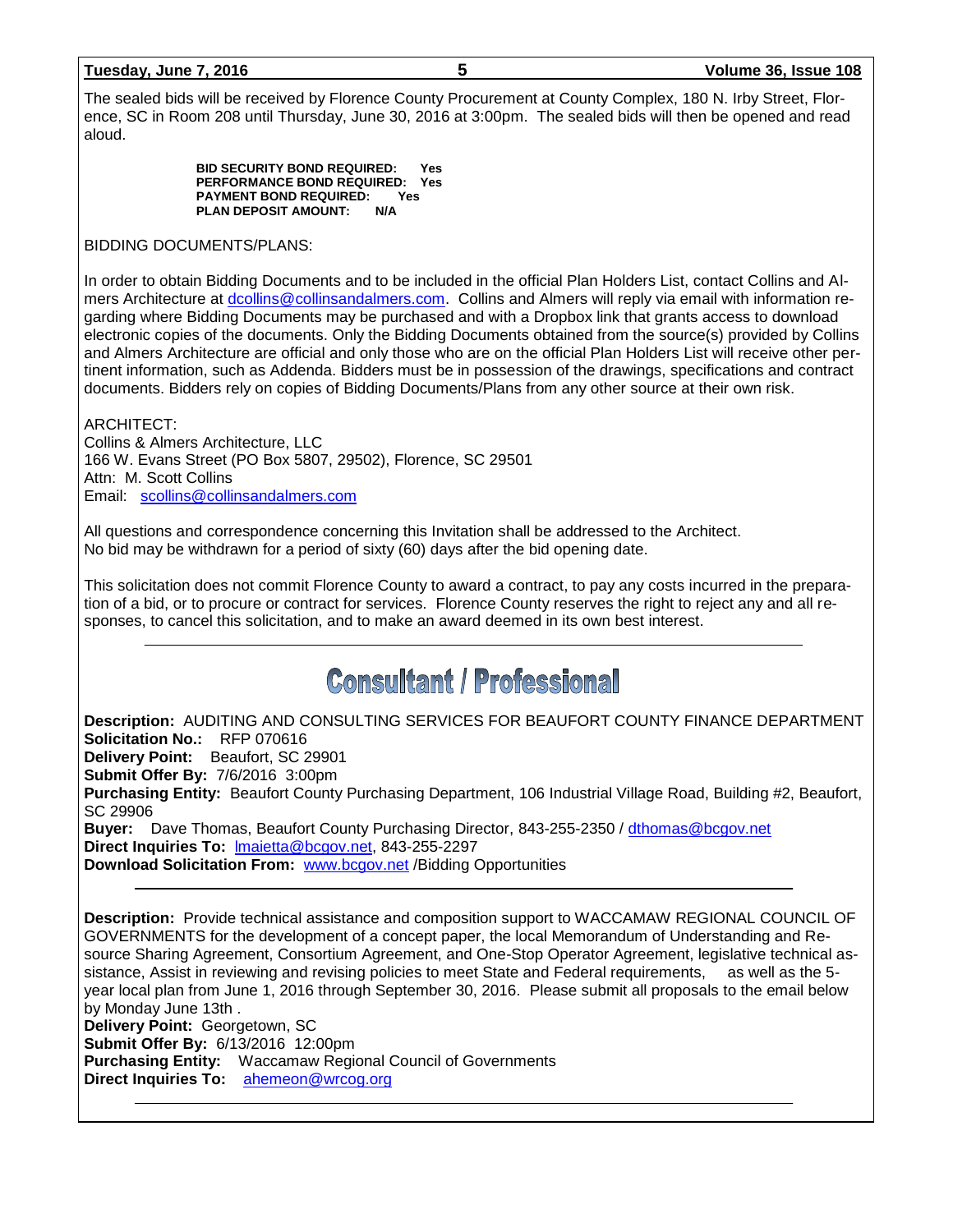|  | Tuesday, June 7, 2016 |  |  |
|--|-----------------------|--|--|
|  |                       |  |  |

**Description:** Proposals are being sought from Consultants or Agencies that can complete a comprehensive planning study for the Best Friend Express fixed route public transit system operating in Aiken County, SC. The study, a TRANSIT DEVELOPMENT PLAN (TDP), has tasks that will require data collection, analysis, research, public participation events, evaluation, and written recommendations for guiding a small transit program into future development, enhancement and increased efficiency. This study will be funded in part by the Federal Transit Administration. **Solicitation No.:** 030 TDP/Planning Study **Delivery Point:** Aiken, SC **Submit Offer By:** 7/12/2016 3:00pm **Purchasing Entity:** Lower Savannah Council of Governments, 2748 Wagener Rd., Aiken, SC 29801 **Buyer:** Dana Luttrull, [dluttrull@lscog.org,](mailto:dluttrull@lscog.org) 803-649-7981 **Download Solicitation From:** [www.lscog.org](http://www.lscog.org/) > General Information Tab > Request for Proposals Equipment **Description:** VIBRATORY ROLLERS - 11 TON **Solicitation Number:** 5400011422 **Submit Offer By:** 06/28/2016 2:30pm **Purchasing Agency:** SCDOT Procurement Office 955 Park Street Room 101 Columbia, SC 29201-3959 **Buyer:** EMMETT KIRWAN **Email:** [KirwanEI@scdot.org](mailto:KirwanEI@scdot.org) **Download Solicitation From:**  <http://webprod.cio.sc.gov/SCSolicitationWeb/solicitationAttachment.do?solicitnumber=5400011422> **Description:** SELF SERVICE COMPUTER CART **Solicitation Number:** 5400011626 **Submit Offer By:** 06/23/2016 2:30pm **Purchasing Agency:** SC DHEC 2600 Bull Street Columbia, SC 29201-1708 **Buyer:** ASHLEY BISHOP **Email:** [bishopan@dhec.sc.gov](mailto:bishopan@dhec.sc.gov) **Download Solicitation From:**  <http://webprod.cio.sc.gov/SCSolicitationWeb/solicitationAttachment.do?solicitnumber=5400011626> **Description:** PROVIDE AND DELIVER NEW ESAB CROSS PLASMA CNC CUTTING SYSTEM AND SCOTCHMAN PORTABLE 45-TON IRONWORKER **Solicitation No.:** (IFB) 20160082 **Delivery Point:** Richland County School District One **Opening Date/Time:** 6/14/2016 3:00pm PROCUREMENT SERVICES, 201 PARK ST., COLUMBIA, SC 29201 **Purchasing Entity:** Richland County School District One **Direct Inquiries To:** ROBERT M. HARDISON, 803-231-7033 **Obtain Solicitation Documents From:** [www.richlandone.org,](http://www.richlandone.org/) Procurement services, CONTACT CAROL R. LEE, TELEPHONE: 803-231-7029, FACSIMILE: 803-231-7042, E MAIL: [carol.lee@richlandone.org](mailto:carol.lee@richlandone.org) **Description:** HANDHELD 800MHZ RADIOS - Must be P25 compliant w/phase 2 capability, Milspec 810G and IP67 immersion rating. Must be compatible with the Motorola System v 7.x and Palmetto 800 system. Must be able to deliver within 14 days of closing. **Delivery Point:** Holly Hill, SC **Submit Offer By:** 06/17/2016 4:00pm **Purchasing Entity:** Holly Hill Police Department, 8423 Old State Rd, Ste. #1 Holly Hill, SC 29059-8100 **Buyer:** HHPD, [chief@hollyhillpdsc.com](mailto:chief@hollyhillpdsc.com)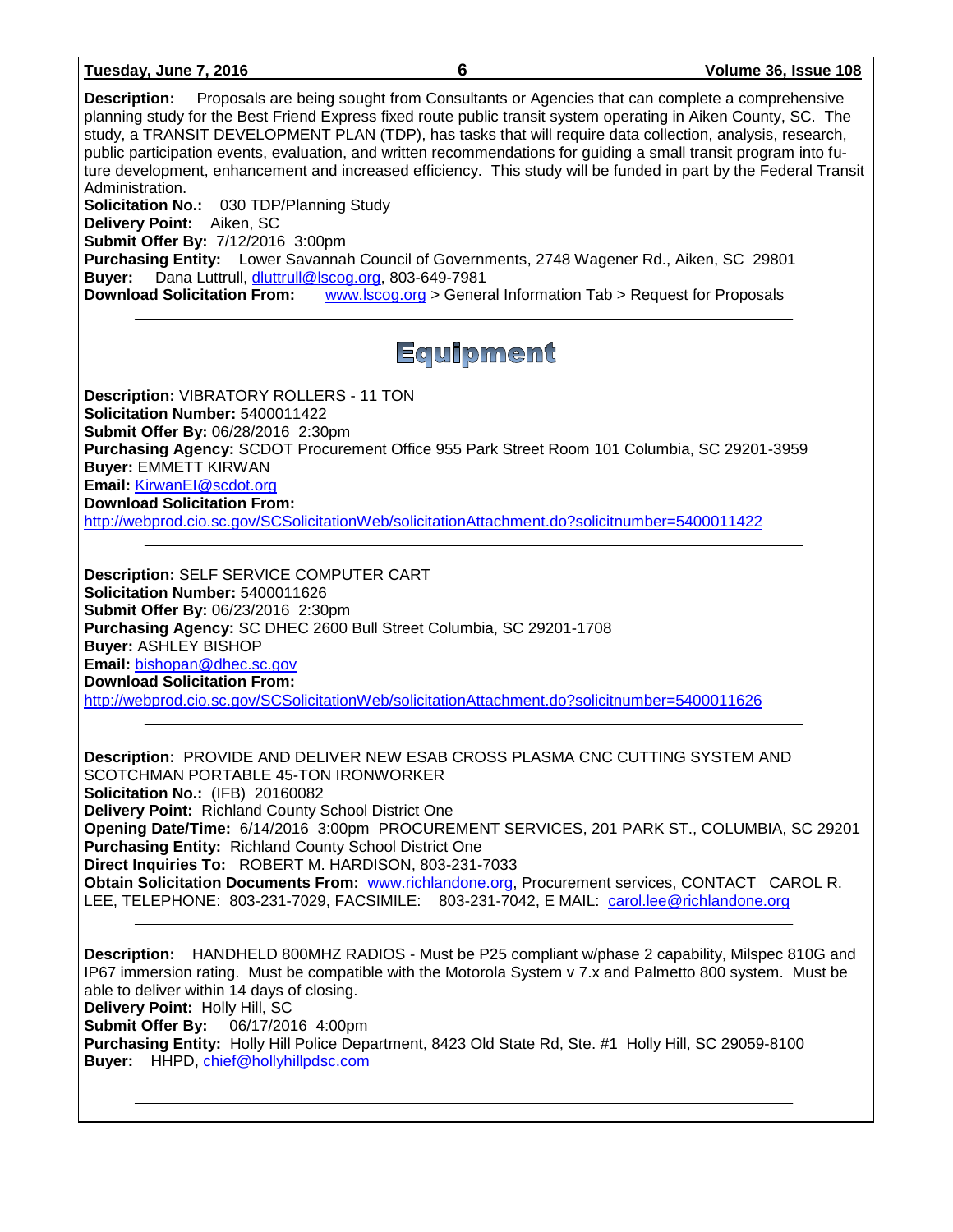### **Tuesday, June 7, 2016 7 Volume 36, Issue 108**

**Description:** RESIDENTIAL KITCHEN APPLIANCES - DOUTHIT **Solicitation No.:** 75440060 **Delivery Point:** Clemson, SC **Pre-bid Conf.:** Non-mandatory. 6/14/2016 10:00am **Location:** Douthit Hills Owner Job Trailer on the Clemson University Campus (see Appendix E, Site Visit Location and Parking in the online bidding system) **Submit Offer By:** 06/30/2016 2:00pm **Purchasing Entity:** Clemson University, Procurement Services, Administrative Services Bldg.,108 Perimeter Rd., Clemson, SC 29634 **Buyer:** April Pitts, 864-656-1773, [apitts@clemson.edu](mailto:apitts@clemson.edu) **Download Solicitation From:** Online solicitations only. [www.clemson.edu/cfo/procurement/vendors](http://www.clemson.edu/cfo/procurement/vendors)

**Description:** COMMERCIAL KITCHEN EQUIPMENT - LJC **Solicitation No.:** 74050872 **Delivery Point:** Clemson, SC **Submit Offer By:** 06/21/2016 2:00pm **Purchasing Entity:** Clemson University, Procurement Services, Administrative Services Bldg.,108 Perimeter Rd., Clemson, SC 29634 **Buyer:** April Pitts, 864-656-1773, [apitts@clemson.edu](mailto:apitts@clemson.edu) **Download Solicitation From:** Online solicitations only. [www.clemson.edu/cfo/procurement/vendors](http://www.clemson.edu/cfo/procurement/vendors)

**Description:** POWER OUTLET EQUIPMENT **Solicitation No.:** 75283676 **Delivery Point:** Clemson, SC **Submit Offer By:** 6/15/2016 11:00am **Purchasing Entity:** Clemson University, Procurement Services, Administrative Services Bldg.,108 Perimeter Rd., Clemson, SC 29634 **Buyer:** Allison Patton, 864-656-3677 / [apatton@clemson.edu](mailto:apatton@clemson.edu) **Download Solicitation From:** Online solicitations only. [www.clemson.edu/cfo/procurement/vendors](http://www.clemson.edu/cfo/procurement/vendors)

**Description:** VAV REPLACEMENT UNITS - DISTRICT OFFICE **Solicitation No.:** IFB 16-0041 **Delivery Point:** Sumter, SC **Site Visit:** Mandatory. 6/14/2016 9:00am **Submit Offer By:** 6/23/2016 2:00pm **Purchasing Entity:** Sumter School District - Maintenance Department **Buyer:** Angela Ramsey, 803-469-6900 ext. 310 / [Procurement@sumterschools.net](mailto:Procurement@sumterschools.net) **Direct Inquiries To:** Tim Mullen - [Timothy.Mullen@sumterschools.net](mailto:Timothy.Mullen@sumterschools.net) **Download Solicitation From:** [http://www.sumterschools.net/site\\_res\\_view\\_folder.aspx?id=75fc1b46-d926-](http://www.sumterschools.net/site_res_view_folder.aspx?id=75fc1b46-d926-4707-8c87-0563a0c9e134) [4707-8c87-0563a0c9e134](http://www.sumterschools.net/site_res_view_folder.aspx?id=75fc1b46-d926-4707-8c87-0563a0c9e134)

**Description:** LOAD FRAME **Solicitation No.:** 75128647 **Delivery Point:** Clemson, SC **Submit Offer By:** 6/17/2016 2:30pm **Purchasing Entity:** Clemson University, Procurement Services, Administrative Services Bldg.,108 Perimeter Rd., Clemson, SC 29634 **Buyer:** Tammy D. Crooks, [duncant@clemson.edu,](mailto:duncant@clemson.edu) 864-656-0641 **Direct Inquiries To:** [duncant@clemson.edu](mailto:duncant@clemson.edu) **Download Solicitation From:** Online solicitations only. <https://clemson.ionwave.net/CurrentSourcingEvents.aspx>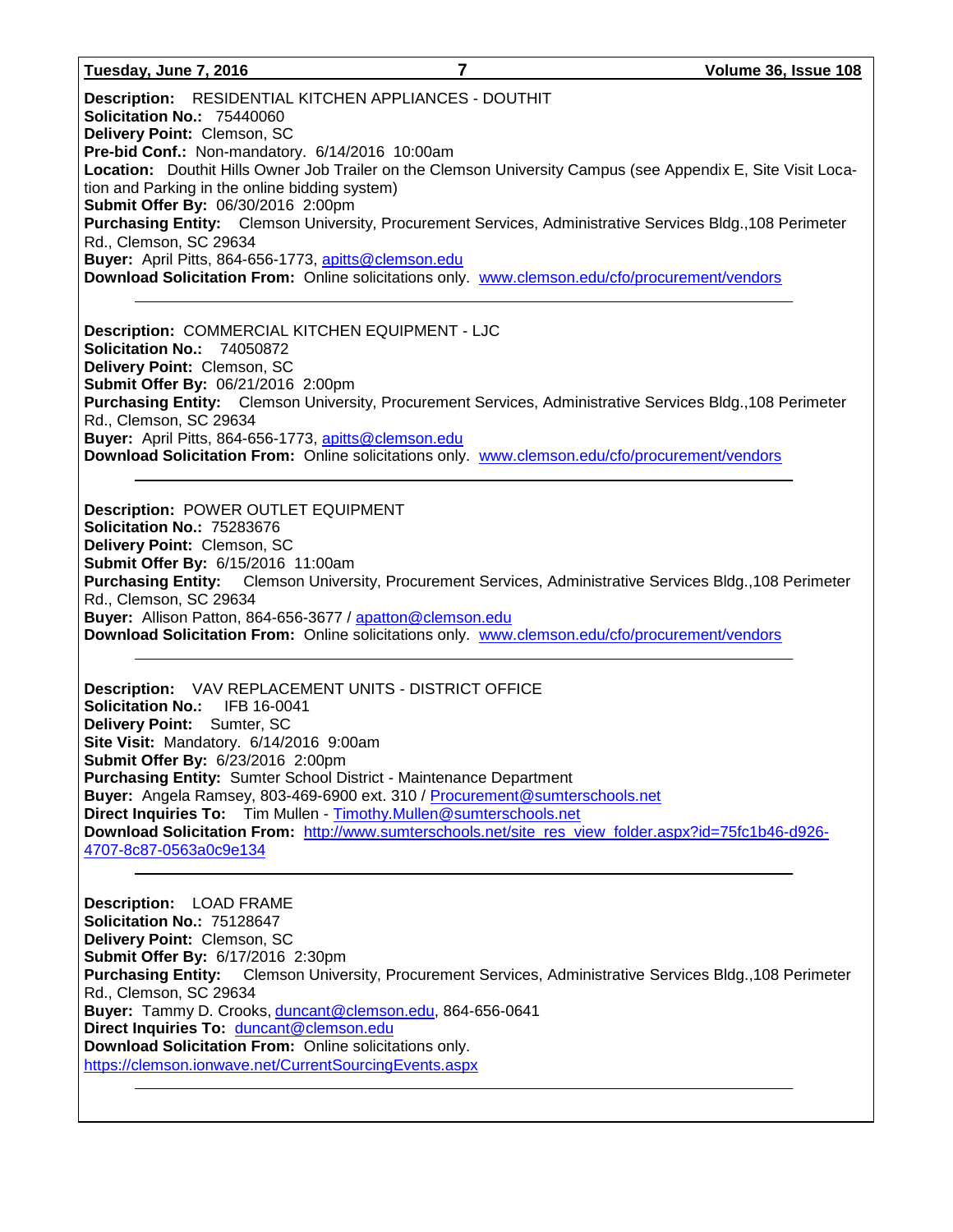**Tuesday, June 7, 2016 8 Volume 36, Issue 108**

## **Maintenance and Repair**

**Description:** ASME VERTICAL JACKET WATER STORAGE UNIT **Solicitation Number:** 5400011494 **Pre-bid Conf./Site Visit:** 6/16/2016 10:00am **Location:** Wil Lou Gray Opportunity School, 3300 West Campus Road, West Columbia, SC 29170 **Submit Offer By:** 07/08/2016 2:00pm **Purchasing Agency:** Wil Lou Gray Opportunity School, 3300 West Campus Road, West Columbia, SC 29170 **Buyer:** RICHARD EDMONDSON **Email:** [edmondsonr@wlgos.sc.gov](mailto:edmondsonr@wlgos.sc.gov)

**Download Solicitation From:** 

<http://webprod.cio.sc.gov/SCSolicitationWeb/solicitationAttachment.do?solicitnumber=5400011494>



**Description:** STREET SWEEPING - BERKELEY COUNTY **Solicitation Number:** 5400011515 **Submit Offer By:** 06/30/2016 2:30pm **Purchasing Agency:** SCDOT Procurement Office 955 Park Street Room 101 Columbia, SC 29201-3959 **Buyer:** EMMETT KIRWAN **Email:** [KirwanEI@scdot.org](mailto:KirwanEI@scdot.org) **Download Solicitation From:**  <http://webprod.cio.sc.gov/SCSolicitationWeb/solicitationAttachment.do?solicitnumber=5400011515>

**Description:** EXTERIOR SIGNAGE **Solicitation Number:** 5400011633 **Submit Offer By:** 06/14/2016 5:30pm **Purchasing Agency:** SC DHEC 2600 Bull Street Columbia, SC 29201-1708 **Buyer:** MARGARET WOODSON **Email:** [WOODSOMA@dhec.sc.gov](mailto:WOODSOMA@dhec.sc.gov) **Download Solicitation From:**  <http://webprod.cio.sc.gov/SCSolicitationWeb/solicitationAttachment.do?solicitnumber=5400011633>

**Description:** ON-CALL GUARDRAIL - SPARTANBURG - REBID **Solicitation Number:** 5400011641 **Submit Offer By:** 06/30/2016 14:30:00 **Purchasing Agency:** SCDOT Procurement Office 955 Park Street Room 101 Columbia, SC 29201-3959 **Buyer:** SCOTT DOBEREINER **Email:** [dobereinersa@scdot.org](mailto:dobereinersa@scdot.org) **Download Solicitation From:**  <http://webprod.cio.sc.gov/SCSolicitationWeb/solicitationAttachment.do?solicitnumber=5400011641>

**Description:** BANKING SERVICES **Solicitation Number:** 5400011424 **Submit Offer By:** 07/18/2016 11:00am **Purchasing Agency:** SFAA, Div. of Procurement Services, MMO 1201 Main Street, Suite 600, Columbia, SC 29201 **Buyer:** MICHAEL SPEAKMON **Email:** [mspeakmon@mmo.sc.gov](mailto:mspeakmon@mmo.sc.gov) **Download Solicitation From:**  <http://webprod.cio.sc.gov/SCSolicitationWeb/solicitationAttachment.do?solicitnumber=5400011424>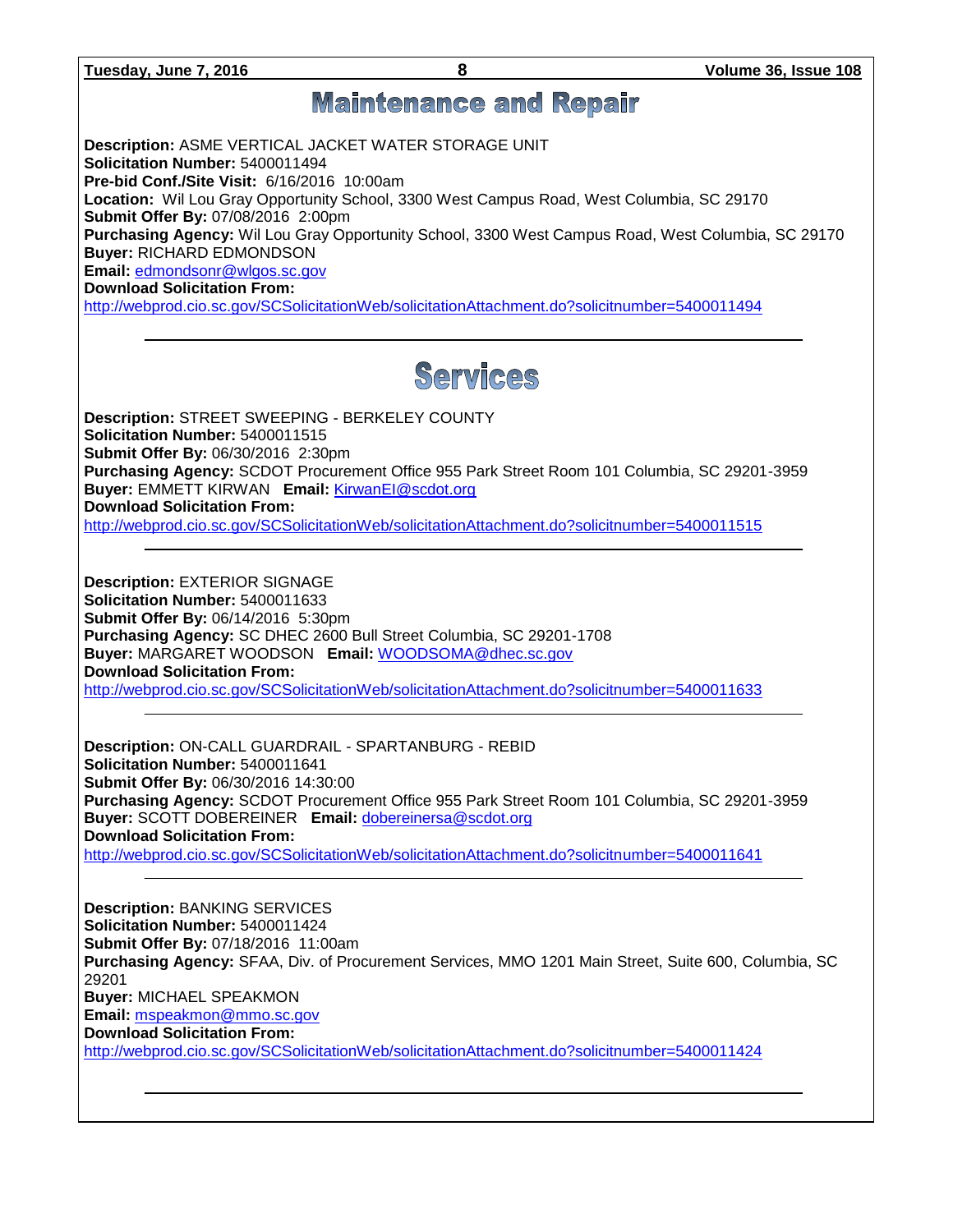**Description:** ON-CALL FENCE REPAIR-SPARTANBURG COUNTY **Solicitation Number:** 5400011608 **Submit Offer By:** 06/23/2016 2:30pm **Purchasing Agency:** SCDOT Procurement Office 955 Park Street Room 101 Columbia, SC 29201-3959 **Buyer:** SCOTT DOBEREINER **Email:** [dobereinersa@scdot.org](mailto:dobereinersa@scdot.org) **Download Solicitation From:**  <http://webprod.cio.sc.gov/SCSolicitationWeb/solicitationAttachment.do?solicitnumber=5400011608>

**Description:** PIANO TUNING, MOVING AND REPAIR SERVICES - AR **Solicitation No.:** CCU-9300122 **Delivery Point:** Conway, SC 29526 **Submit Offer By:** 6/27/2016 2:00pm **Purchasing Entity:** Coastal Carolina University, Procurement Services, 642 Century Circle, Conway SC 29526 **Buyer:** Annette Roberts, [aroberts@coastal.edu](mailto:aroberts@coastal.edu) **Download Solicitation From:** <https://bids.sciquest.com/apps/Router/PublicEvent?CustomerOrg=CoastalCarolina>

## **HOME WEATHERIZATION SERVICES AND/OR HVAC SERVICES**

Aiken/Barnwell Counties Community Action Agency, Inc is seeking professional contracting services to perform Home Weatherization Services and/or HVAC Services in the following counties: Aiken, Barnwell, Greenville, Lexington and Richland. To be a qualified subcontractor you must have the following:

- Licensed and Bonded in accordance with SC State Law
- Workers Compensation Insurance
- Liability Insurance
- EPA Lead-Safe Certified Renovation firm

For additional information interested bidders should contact:

Mr. Maurice Pieters Director of Weatherization 803-648-6836 #232 [mhjpieters@gmail.com](mailto:mhjpieters@gmail.com)

## **REQUEST FOR QUOTE NO. 02-09 -- VEHICLE TOWING SERVICES**

## **PEE DEE REGIONAL TRANSPORTATION AUTHORITY**

Pee Dee Regional Transportation Authority (PDRTA), headquartered in Florence, SC is seeking a vendor to provide vehicle towing services within the state of South Carolina and additional locations (limited or occasional out of state coverage, primarily North Carolina). Historically, most towing is within seven (7) SC counties (Florence, Marion, Dillon, Darlington, Chesterfield, Marlboro, and Horry) and occasionally along the I-20 corridor from Florence, SC to Columbia, SC and the I-95 corridor from Florence, SC to Charleston, SC. Towing is generally from the breakdown point to Florence, SC.

The approved vendor shall be willing and able to provide towing for regular passenger automobiles up to 40' transit buses.

Respondents may submit a quote for regional, state, and/or out-of-state coverage. Quotes for partial coverage should clearly list the geographical area included. All quotes will be received until 10:00pm, February 11, 2009.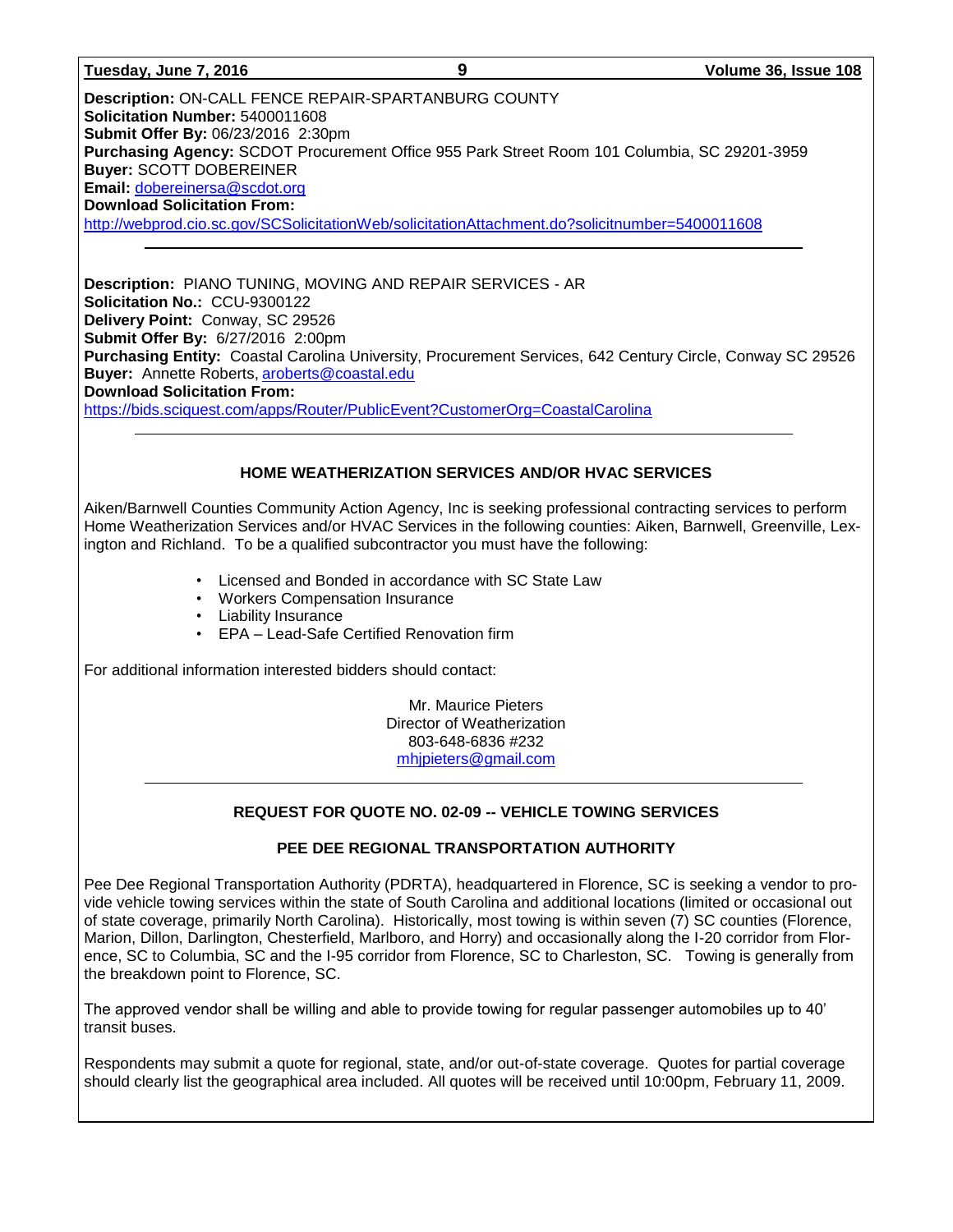| Tuesday, June 7, 2016 |  |  |
|-----------------------|--|--|
|                       |  |  |

Bidders may obtain quote forms from Sandy Garris, Purchasing Manager via email at [sandygarris@pdrta.org.](mailto:sandygarris@pdrta.org)

This solicitation does not commit Pee Dee Regional Transportation Authority (PDRTA) to award a contract, to pay any cost incurred in the preparation of bids submitted, or to procure or contract for the services. Pee Dee Regional Transportation Authority reserves the right to accept or reject, any, all, or any part of offers received as a result of this request, or to cancel in part or in its entirety this Request for Quote if it is in the best interests of Pee Dee Regional Transportation Authority.



**Description:** AIR HANDLERS AND CONDENSERS **Solicitation Number:** 5400011516 **Submit Offer By:** 06/06/2016 2:00pm **Purchasing Agency:** SC Department of Corrections 4420 Broad River Road Columbia, SC 29210 **Buyer:** LAURIE BRANHAM **Email:** [branham.lauriel@doc.state.sc.us](mailto:branham.lauriel@doc.state.sc.us) **Download Solicitation From:**  <http://webprod.cio.sc.gov/SCSolicitationWeb/solicitationAttachment.do?solicitnumber=5400011516>

**Description:** VEHICLE CAMERA SYSTEM **Solicitation Number:** 5400011415 **Submit Offer By:** 07/05/2016 2:30pm **Purchasing Agency:** SCDOT Procurement Office 955 Park Street Room 101 Columbia, SC 29201-3959 **Buyer:** EMMETT KIRWAN **Email:** [KirwanEI@scdot.org](mailto:KirwanEI@scdot.org) **Download Solicitation From:**  <http://webprod.cio.sc.gov/SCSolicitationWeb/solicitationAttachment.do?solicitnumber=5400011415>

## **SCBO Notices**

## **VENDORS, DON'T NEGLECT TO CHECK THE STATE'S FIXED PRICE BIDS**

If authorized by the original solicitation, the State may use "competitive fixed price bidding" to create procurements with an open response date. These fixed price bids are advertised in SCBO once, but the solicitation may provide for bids to be accepted continuously or periodically during the contract term. The links below take you to a listing of all open solicitations conducted by the central purchasing office using the competitive fixed pricing bidding rules.

> Fixed Price Bids - [Information Technology](http://www.mmo.sc.gov/PS/vendor/PS-vendor-fixed-price-bids-it.phtm) (Open Response Date) Fixed Price Bids - [Supplies & Services](http://www.mmo.sc.gov/PS/vendor/PS-vendor-fixed-price-bids-ss.phtm) (Open Response Date)

## **INSPECTOR GENERAL'S FRAUD HOTLINE**

(State Agency fraud only) 1-855-723-7283 / [http://oig.sc.gov](http://oig.sc.gov/)

## **COMMENTS?**

The Division of Procurement Services encourages you to make your comments via the following methods: Customer Comment System:<http://www.mmo.sc.gov/PS/ccs/MMO-ccs-index.phtm> Telephone 803-737-0600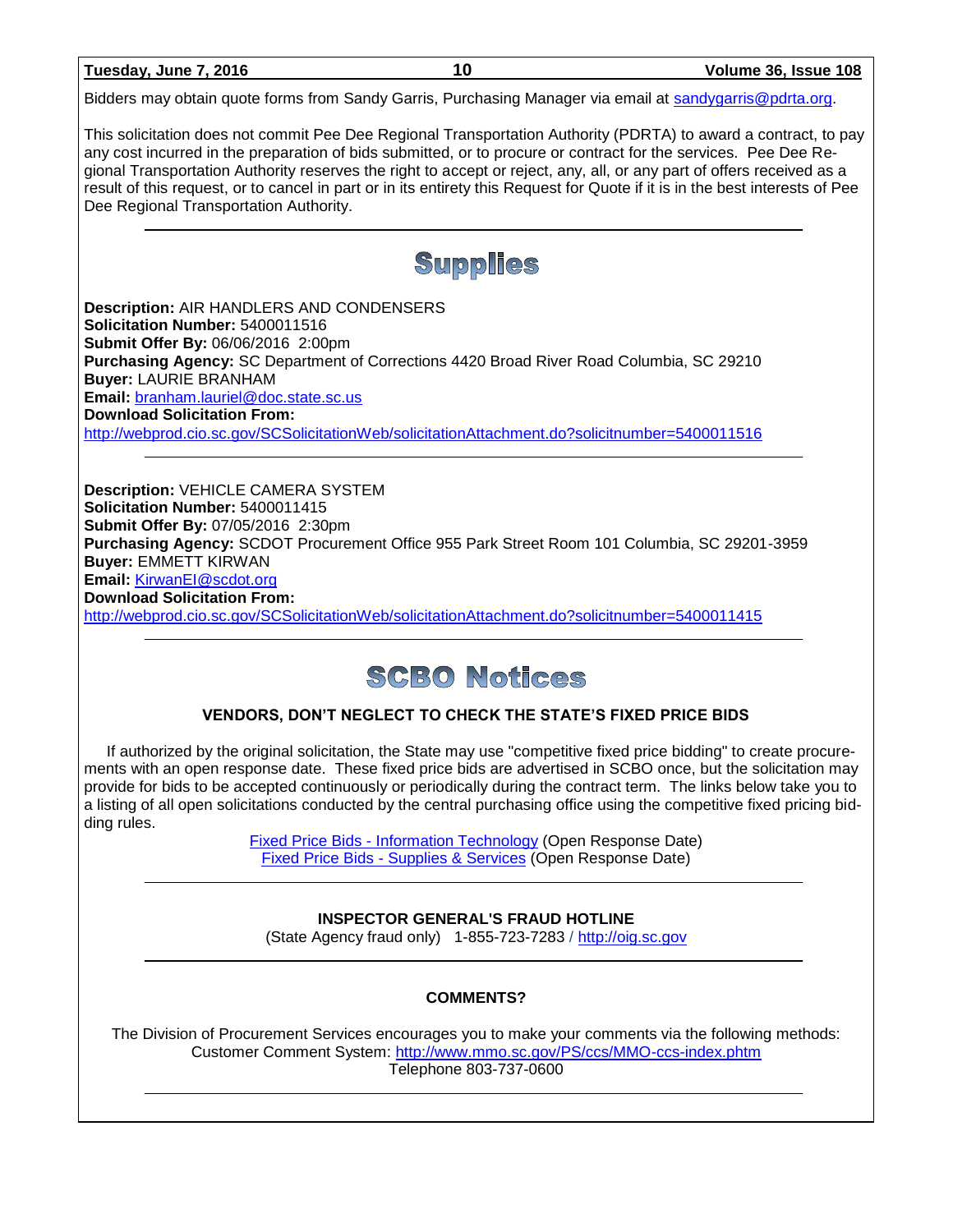### **Tuesday, June 7, 2016 11 Volume 36, Issue 108**

## **Helpful Links**

To sign up for an RSS feed for SCBO: [http://procurement.sc.gov/PS/general/scbo/scbo-rss.php.](http://procurement.sc.gov/PS/general/scbo/scbo-rss.php).

For information about SCBO: <http://procurement.sc.gov/PS/general/scbo/PS-scbo-index.phtm>

For links to purchasing website across South Carolina: <http://www.mmo.sc.gov/PS/vendor/PS-vendor-other-sol.phtm> For vendor information:

<http://procurement.sc.gov/PS/vendor/PS-vendor-new.phtm>

For vendor registration: [http://procurement.sc.gov/PS/vendor/PS-vendor](http://procurement.sc.gov/PS/vendor/PS-vendor-registration.phtm)[registration.phtm](http://procurement.sc.gov/PS/vendor/PS-vendor-registration.phtm)

Division of Procurement Services homepage: <http://procurement.sc.gov/PS/PS-index.phtm>